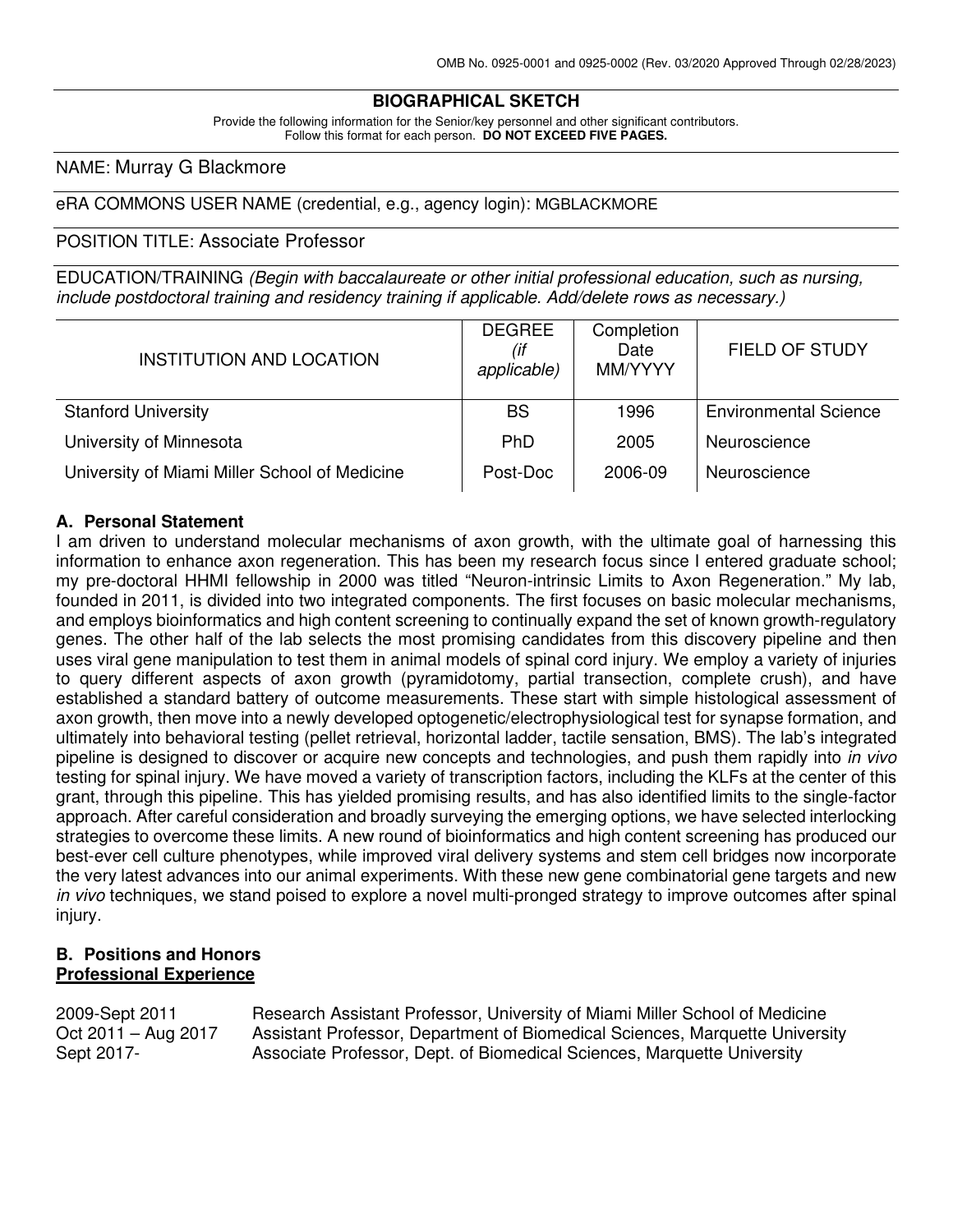### **Memebership on federal review panels**

| 2015           | Ad hoc member, NIH ZRG1 DKUS G 90 Special Emphasis Panel  |
|----------------|-----------------------------------------------------------|
| 2015, 2016     | Reviewer, DoD Spinal Cord Injury Research Program (SCIRP) |
| 2017           | Ad hoc member, NIH NDPR                                   |
| 2016. -17. -18 | Ad hoc member, NIH CNNT                                   |
| $2019 -$       | Standing member, NIH NDPR                                 |

#### **Honors and Awards**

| 1996      | Award for highest GPA in major, Stanford University (4.0)                                                              |
|-----------|------------------------------------------------------------------------------------------------------------------------|
| 2000      | University of Minnesota, Morris Smithberg Memorial Prize (top-performing neuroscience<br>graduate student)             |
| 2000-2005 | Howard Hughes Pre-doctoral Fellowship                                                                                  |
| 2010      | Cellome Award, Thermo Fisher, "Best published peer-reviewed scientific paper using high-<br>content screening in 2009" |
| 2016      | Way Klingler Young Scholars Award, Marquette University                                                                |

### **C. Contributions to Science**

- 1. The first major research direction in my lab is the continual discovery of novel molecular mechanisms that regulate axon growth. We established high content screening technology in the lab, and use it to test the effect of gene overexpression or knockdown on axon growth in cultured neurons. This approach has led to the discovery of completely novel transcription factors that affect axon growth. In addition we focus on the adoption of cutting edge technology and concepts, for instance using CRISPR-mediated gene knockout in high content workflows, and exploring epigenetic as well as genetic modification. **The contribution of these studies is continued expansion of our understanding of the molecular control of axon growth**, a critical step toward the ultimate goal of fostering effective axon growth after CNS injury
	- a. M. Simpson, I. Venkatesh, B. Callif, L. Thiel, D. Coley, K. Winsor, Z. Wang, A. Kramer, J. Lerch, **M. Blackmore**. (2015) The tumor suppressor HHEX inhibits axon growth when prematurely expressed in developing central nervous system neurons. Molecular and Cellular Neuroscience 68:272-83.
	- b. Venkatesh, I., and **M.G. Blackmore**. (2016) Selecting optimal combinations of transcription factors to promote axon regeneration: Why mechanisms matter. Neurosci Lett. S0304-3940(16)30981-8
	- c. Venkatesh, I., M.T. Simpson, D.M. Coley, and **M.G. Blackmore**. (2016) Epigenetic profiling reveals a developmental decrease in promoter accessibility during cortical maturation in vivo (2016) Neuroepigenetics. 8:19-26.
	- d. B. Callif, B. Maunze, N. Krueger, M. T. Simpson, **M. G. Blackmore** (2017). The application of CRISPR technology to high content screening in primary neurons. Molecular and Cellular Neuroscience 80: 170- 179.
	- e. Venkatesh, I.; Mehra, V.; Wang, Z.; Califf, B.; **Blackmore, M. G**. Developmental chromatin restriction of pro-growth gene networks acts as an epigenetic barrier to axon regeneration in cortical neurons. Developmental Neurobiology (2018).
- 2. Another major research goal has been to test in vivo the efficacy of various gene manipulations in promoting CNS axon regeneration. We focus on viral-mediated gene delivery to cortical neurons in a mouse model of spinal injury. We have now shown that forced expression of two transcription factors, a modified KLF7 and Sox11, can promote CST axon growth in the injured spinal cord. Importantly, these gene manipulations are performed in fully adult animals, and in the case of Sox11 were even administered many weeks after injury, a therapeutically relevant timeframe. **Overall, the key contribution of these studies is to identify novel gene manipulations that succeed in promoting axon regeneration in adult CNS neurons.**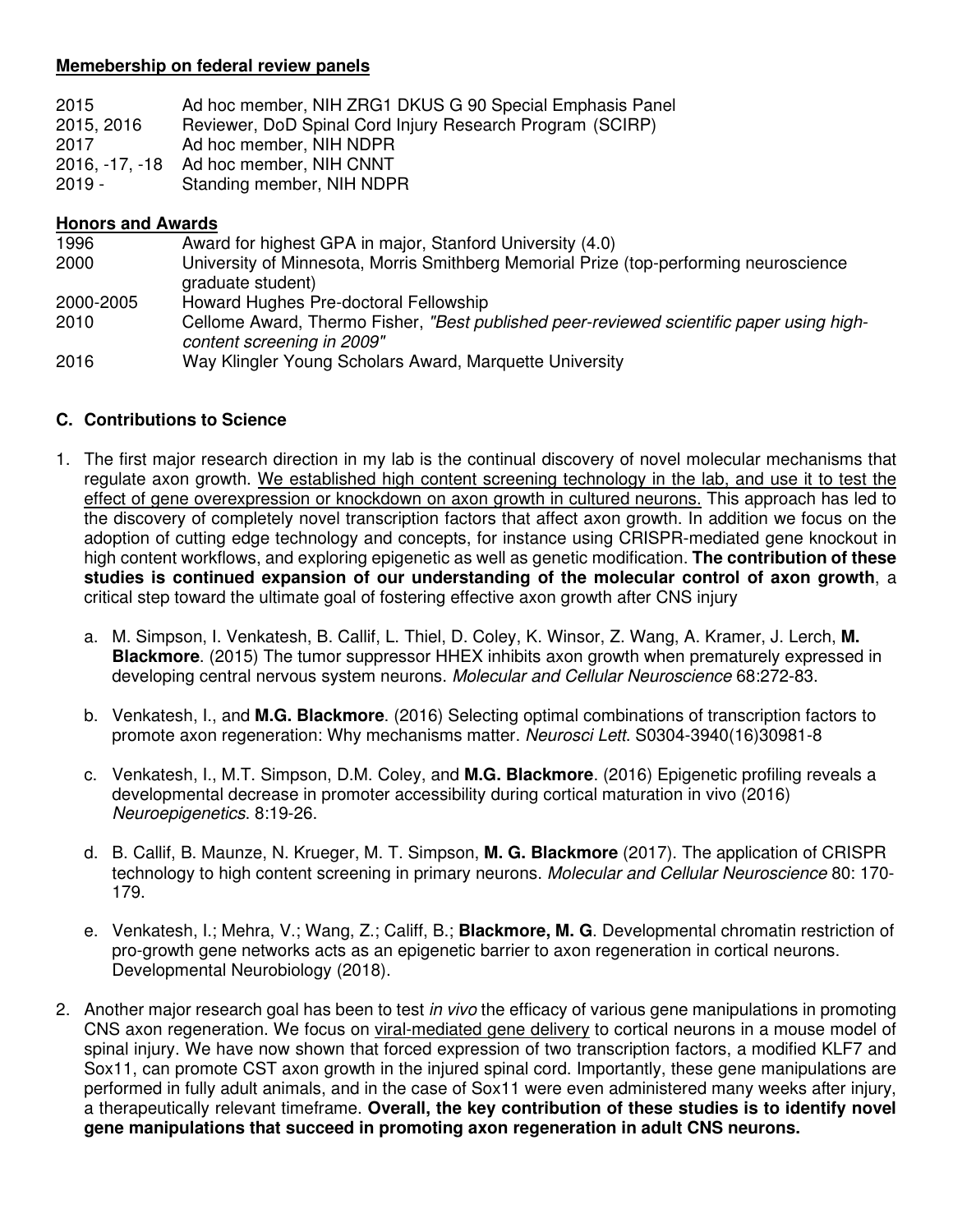- a. **M. Blackmore**\*, Z. Wang, D. Motti, J. L. Goldberg, V. P. Lemmon, and J. L. Bixby (2012). KLF7 engineered for transcriptional activation promotes axon regeneration in the adult corticospinal tract. Proceedings of the National Academy of Sciences 109(18) 6845-6851. \* Corresponding Author
- b. Z. Wang, A. Reynolds, A. Kirry, C. Nienhaus, **M. Blackmore**. (2015) Overexpression of Sox11 Promotes Corticospinal Tract Regeneration After Spinal Injury While Interfering With Functional Recovery. Journal of Neuroscience 35(7): 3139-45.
- c. Z. Wang, V. Mehra, M.T. Simpson, B. Maunze, A. Chakraborty, L. Holan, E. Eastwood, **M. G. Blackmore**, Venkatesh I (2018) KLF6 and STAT3 co-occupy regulatory DNA and functionally synergize to promote axon growth in CNS neurons. Sci Rep 8:12565.
- d. I. Venkatesh, V. Mehra, Z. Wang, M. T. Simpson, E. Eastwood, A. Chakraborty, Z. Beine, D. Gross, M. Cabahug, G. Olson, **M. G. Blackmore** (2020) Computational approaches identify novel transcription factor combinations that promote corticospinal axon growth after injury bioRxiv 146159; doi: https://doi.org/10.1101/2020.06.12.146159
- **3.** We have developed a range of techniques and viral-based approaches to study and improve structural plasticity in the central nervous system. These include a first-ever use of optogenetics to monitor synapse formation by regenerating axons, creation of viral tools to degrade peri-neuronal nets with engineered chondroitinase, characterization of Retro-AAV2 as a potential tool for therapeutic gene delivery, and a recent application of this retrograde approach to the problem of spinal injury. **The key contribution of this work is the development of new viral approaches to manipulate gene expression and improve axon growth in injured neurons.** 
	- a. N. Jayaprakash, Z. Wang, B. Hoeynck, N. Krueger, A. Kramer, E. Balle, D. S. Wheeler, R. A. Wheeler, **M. G. Blackmore**. (2016) Optogenetic Interrogation of Functional Synapse Formation by Corticospinal Tract Axons in the Injured Spinal Cord. Journal of Neuroscience, 36(21):5877-90.
	- b. Wang, Z., K. Winsor, C. Nienhaus, E. Hess, and **M.G. Blackmore**. (2016) Combined chondroitinase and KLF7 expression reduce net retraction of sensory and CST axons from sites of spinal injury. Neurobiol Disease. 99:24-35.
	- c. Z. Wang Z, B. Maunze, Y. Wang, P. Tsoulfas, **M. G. Blackmore** (2018) Global connectivity and function of descending spinal input revealed by 3D microscopy and retrograde transduction. J Neurosci 38(49):10566-10581
	- d. N. Jayaprakash, D. Nowak, E. Eastwood, N. Krueger, Z. Wang, **M.G. Blackmore** (2019) Restoration of Direct Corticospinal Communication Across Sites of Spinal Injury bioRxiv 546374; doi: https://doi.org/10.1101/546374

Complete List of Published Work in MyBibliography: http://www.ncbi.nlm.nih.gov/sites/myncbi/murray.blackmore.1/bibliography/47793126/public/?sort=date&directi on=descending

### **D. Additional Information: Research Support and/or Scholastic Performance Ongoing Research Support**

R01NS083983 Blackmore (PI) 7/2013-6/2023 **Combinatorial Manipulation of Transcription Factors to Promote CNS Regeneration** 

This grant has established the ability of KLF and other transcriptional interventions to promote axon regeneration, and created an optogenetic-based strategy to assess synaptic connectivity in regenerated axons.